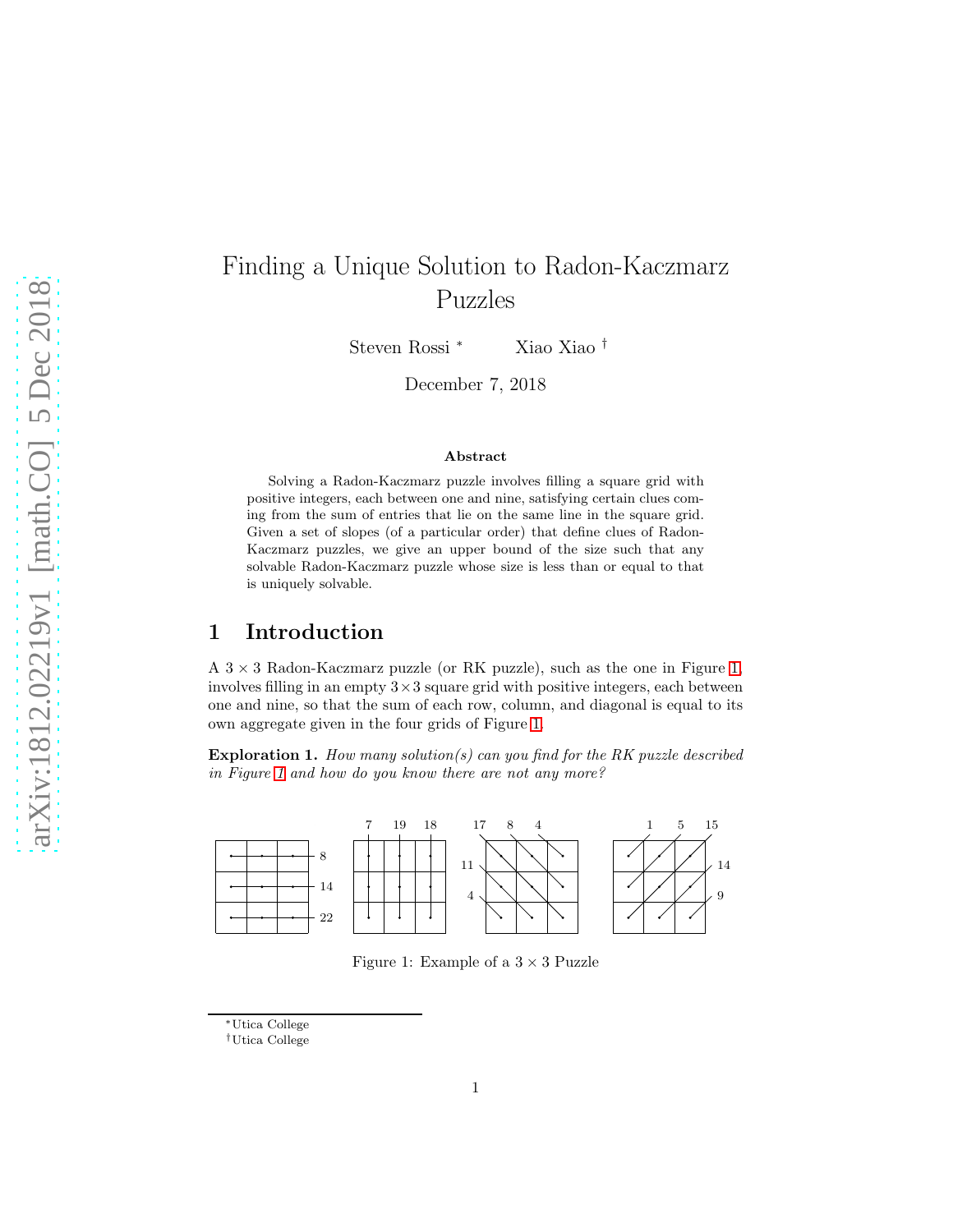We say that the clues in the first (resp. second, third and fourth) grid of Figure [1](#page-0-0) are given by lines of slope 0 (resp.  $\infty$ ,  $-1$  and 1) because each aggregate is obtained by summing the grid entries whose centers lie on a line of slope 0 (resp.  $\infty$ , -1 and 1). It is not hard to check that every solvable  $3 \times 3 \text{ RK puzzle}$ has a unique solution given clues coming from  $0, \infty, -1$  and 1.

Exploration 2. *How many solution(s) can you find for the RK puzzle described in Figure [2?](#page-1-0)*



<span id="page-1-0"></span>Figure 2: Example of a  $4 \times 4$  RK puzzle

If we add another set of clues coming from lines of slope  $-1/2$  in Figure [3,](#page-1-1) the solution of the  $4 \times 4$  RK puzzle defined by the clues in Figure [2](#page-1-0) (together with the clues in Figure [3](#page-1-1) is unique. In fact, one can check that every solvable  $4 \times 4$  RK puzzle has a unique solution if we have all the clues coming from lines of slope  $0, \infty, -1, 1$  and  $-1/2$ .



<span id="page-1-1"></span>Figure 3: Additional Clues of Slope  $-1/2$  for the  $4 \times 4$  RK puzzle

This leads us to ask the following question: given a solvable RK puzzle of any size, what is the relationship between the size and the clue slopes of the puzzle so that the puzzle is uniquely solvable? For the sake of generality, we will work with RK puzzles whose clues and solutions are real numbers in this paper.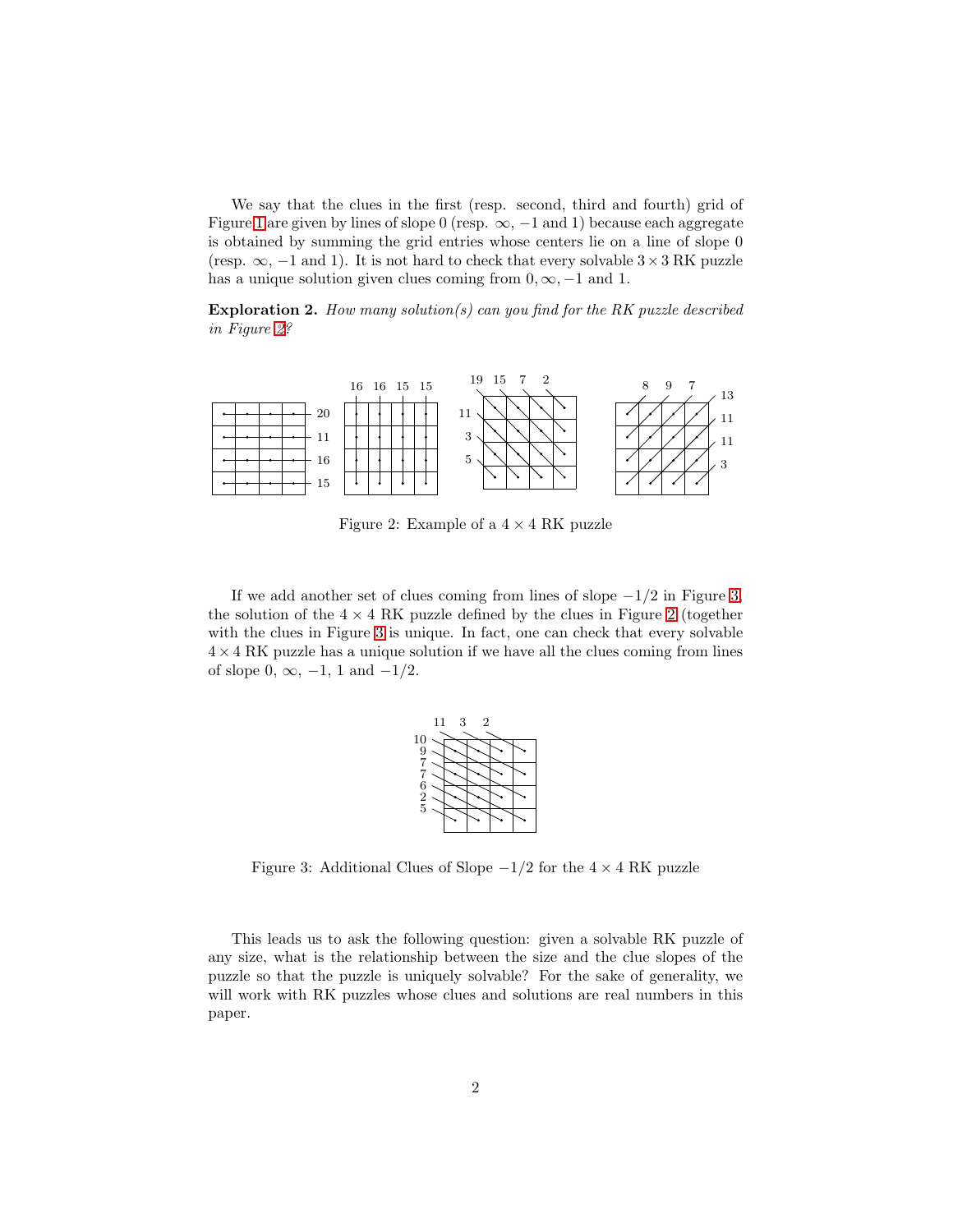<span id="page-2-0"></span>**Theorem 1.** For every positive integer n, given any solvable  $n \times n$  RK puzzle *with clues coming from the set*

$$
\{0, \infty, \pm 1, \pm 2, \pm \frac{1}{2}, \dots, \pm q, \pm \frac{1}{q}\}.
$$

*If*  $n \leq q^2 + 3q - 1$ *, then the RK puzzle has a unique solution.* 

Theorem [1](#page-2-0) is clearly true when  $q = 1$ . See Theorem [3](#page-7-0) Part (4) for the proof of Theorem [1](#page-2-0) when  $q > 2$ .

The authors would like to thank Julian Fleron for creating and introducing the RK puzzle to them in [\[1\]](#page-9-0). Interested readers are encouraged to work out the task sequence in [\[1,](#page-9-0) Chapter 3.2]. Furthermore, Fleron wrote a paper [\[2\]](#page-9-1) that explains the connections between solving RK puzzles and CAT scan, and an integer linear programming approach to solve RK puzzles.

### 2 Basic Terminology and Facts

In this section, we give a formal definition of an  $n \times m$  RK puzzle and prove several basic facts about the uniqueness of its solution.

For every positive integer n, let  $I_n = \{1, 2, ..., n\}$ . For every pair of positive integers  $(n,m) \in \mathbb{Z}_{>0}^2$ , let  $I_{n,m} := I_n \times I_m \subset \mathbb{R}^2$  be a lattice of points with integral coordinates on the Cartesian plane with the natural embedding. Let  $B_{n,m} := (\{1, n\} \times I_m) \cup (I_n \times \{1, m\})$  be the border of  $I_{n,m}$ . For each  $s \in \mathbb{Q} \cup \{\infty\},$ let  $\mathscr{L}_s$  be the set of all lines  $\ell$  in  $\mathbb{R}^2$  of slope s such that  $\ell \cap I_{n,m} \neq \emptyset$ . For each  $\ell \in \mathscr{L}_{s}$ , we construct a linear clue polynomial with respect to  $I_{n,m}$  of nm variables:

$$
P_{\ell,s}(X) = \sum_{i=1}^{n} \sum_{j=1}^{m} a_{i,j} X_{i,j}
$$

where

$$
a_{i,j} = \begin{cases} 1 & \text{if } (i,j) \in \ell \cap I_{n,m}, \\ 0 & \text{otherwise.} \end{cases}
$$

**Definition 1.** *Let*  $T$  *be a finite subset of*  $\mathbb{Q} \cup \{ \infty \}$ *. An*  $n \times m$  *RK puzzle of the slope set* T *is a pair*  $\mathcal{M} = (I_{n,m}, \mathcal{C}_T)$  *where*  $\mathcal{C}_T = \cup_{t \in T} \mathcal{C}_t^*$  *is called the set of clues of* M and  $C_t^*$  *consists of all the equations of the type*  $P_{\ell,t}(X) = c_{\ell,t}$  *where*  $\ell \in \mathcal{L}_t$  and  $c_{\ell,t} \in \mathbb{R}$ .

Clearly, the set of clues  $\mathcal{C}_T$  of any RK puzzle form a system of linear equations. A solution of an RK puzzle is a solution of the system of linear equations defined by  $C_T$ . Note that here we allow the constant term of each clue to be any real number instead of just positive integers, and the solution of RK puzzle to be any real numbers instead of just positive integers between one and nine.

We now study the symmetries of the uniqueness of solutions of RK puzzles. This will allow us to focus our study on particular areas of the puzzles and then apply those results elsewhere.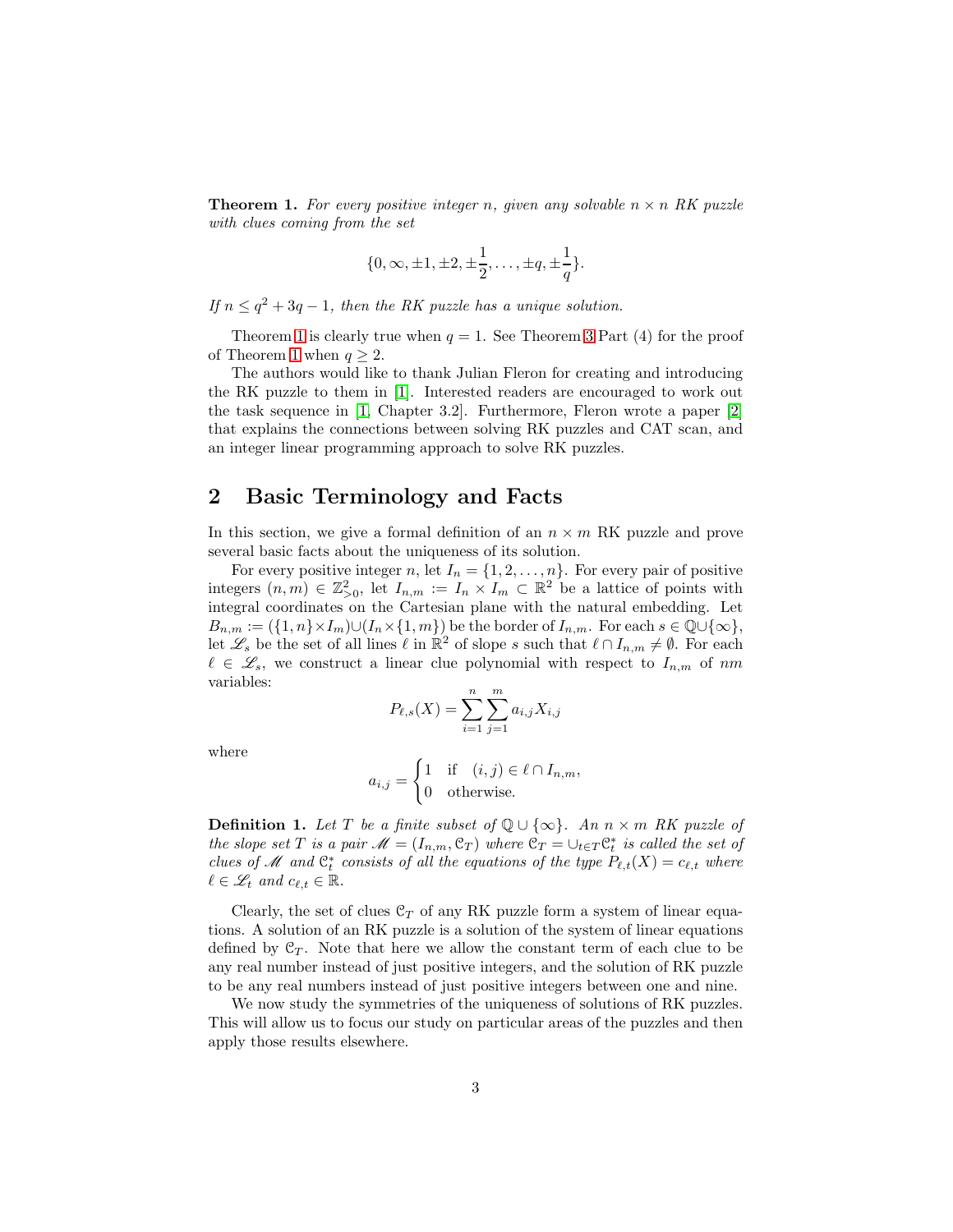<span id="page-3-0"></span>**Proposition 1.** Let  $\mathcal{M} = (I_{n,m}, \mathcal{C}_T)$  be a solvable  $n \times m$  RK puzzle. If the  $(i, j)$ *entry of the RK puzzle is uniquely solvable, then the*  $(n - i + 1, m - j + 1)$ *-entry is also uniquely solvable.*

PROOF: We construct an RK puzzle  $\mathscr{M}'$  such that if  $f: \{X_{i,j}\}_{(i,j)\in I_{n,m}} \to \mathbb{R}$ is a solution of  $\mathcal{M}$ , then the composition of

$$
\mu: \{X_{i,j}\}_{(i,j)\in I_{n,m}} \to \{X_{i,j}\}_{(i,j)\in I_{n,m}}
$$

$$
X_{i,j} \mapsto X_{n-i+1,m-j+1}
$$

and f is a solution of  $\mathscr{M}'$ .

Let  $P_{\ell,p/q}(X)$  be a clue polynomial in  $\mathcal{C}_T$  with  $\ell:px-qy+b=0$ , then  $P_{\ell,p/q}(\mu(X)) = P_{\ell',p/q}(X)$  where  $\ell' : px - qy - p(n+1) + q(m+1) + b = 0$ is another clue polynomial of  $\mathcal{C}_T$ . For each clue  $P_{\ell,p/q}(X) = c_{\ell,p/q}$  in  $\mathcal{C}_T$ , we define a clue  $P_{\ell,p/q}(\mu(X)) = c_{\ell,p/q}$  in  $\mathcal{C}'_T$  of  $\mathcal{M}'$ . The systems of linear equations of  $\mathfrak{C}_T$  and  $\mathfrak{C}'_T$  have the same coefficient matrix (up to a reordering of clue polynomials) but different augmented matrices. As the uniqueness of the solution of systems of linear equations only depends on the coefficient matrix, we know that if the  $(i, j)$ -entry of  $\mathscr M$  is uniquely solvable, then the  $(i, j)$ -entry of  $\mathcal{M}'$  is also uniquely solvable. But the solution of the  $(i, j)$ -entry of  $\mathcal{M}'$  is the solution of the  $(n-i+1,m-j+1)$ -entry of  $\mathcal M$ , so the solution of the  $(n-i+1, m-j+1)$ -entry of  $\mathscr M$  is unique. QED

<span id="page-3-2"></span>**Proposition 2.** Let  $\mathcal{M} = (I_{n,m}, \mathcal{C}_T)$  be a solvable  $n \times m$  RK puzzle with slope *set* T *such that if*  $t \in T$  *then*  $-t \in T$ *. If the*  $(i, j)$ *-entry of the RK puzzle is uniquely solvable, then the*  $(n - i + 1, j)$ *-entry and the*  $(i, m - j + 1)$ *-entry are also uniquely solvable.*

PROOF: The fact that the  $(n - i + 1, i)$ -entry is uniquely solvable can be proved using the same argument as Proposition [1](#page-3-0) by letting

$$
\mu: \{X_{i,j}\}_{(i,j)\in I_{n,m}} \to \{X_{i,j}\}_{(i,j)\in I_{n,m}}
$$

$$
X_{i,j} \mapsto X_{n-i+1,j}
$$

By Proposition [1,](#page-3-0) we know the  $(i, m - j + 1)$ -entry is also uniquely solvable as well.  $QED$ 

<span id="page-3-1"></span>**Proposition 3.** Let  $\mathcal{M} = (I_{n,n}, \mathcal{C}_T)$  be a solvable  $n \times n$  RK puzzle with slope *set* T *such that* if  $t \in T$  *then*  $1/t \in T$ *. If the*  $(i, j)$ *-entry of the RK puzzle is uniquely solvable, then the*  $(j, i)$ *-entry and the*  $(n - j + 1, n - i + 1)$ *-entry are uniquely solvable.*

PROOF: The fact that the  $(j, i)$ -entry is uniquely solvable can be proved using the same argument as Proposition [1](#page-3-0) by letting

$$
\mu: \{X_{i,j}\}_{i,j \in I_n} \to \{X_{i,j}\}_{i,j \in I_n}
$$

$$
X_{i,j} \mapsto X_{j,i}
$$

By Proposition [1,](#page-3-0) we know that the  $(n - j + 1, n - i + 1)$ -entry is uniquely solvable as well.  $\hfill \text{QED}$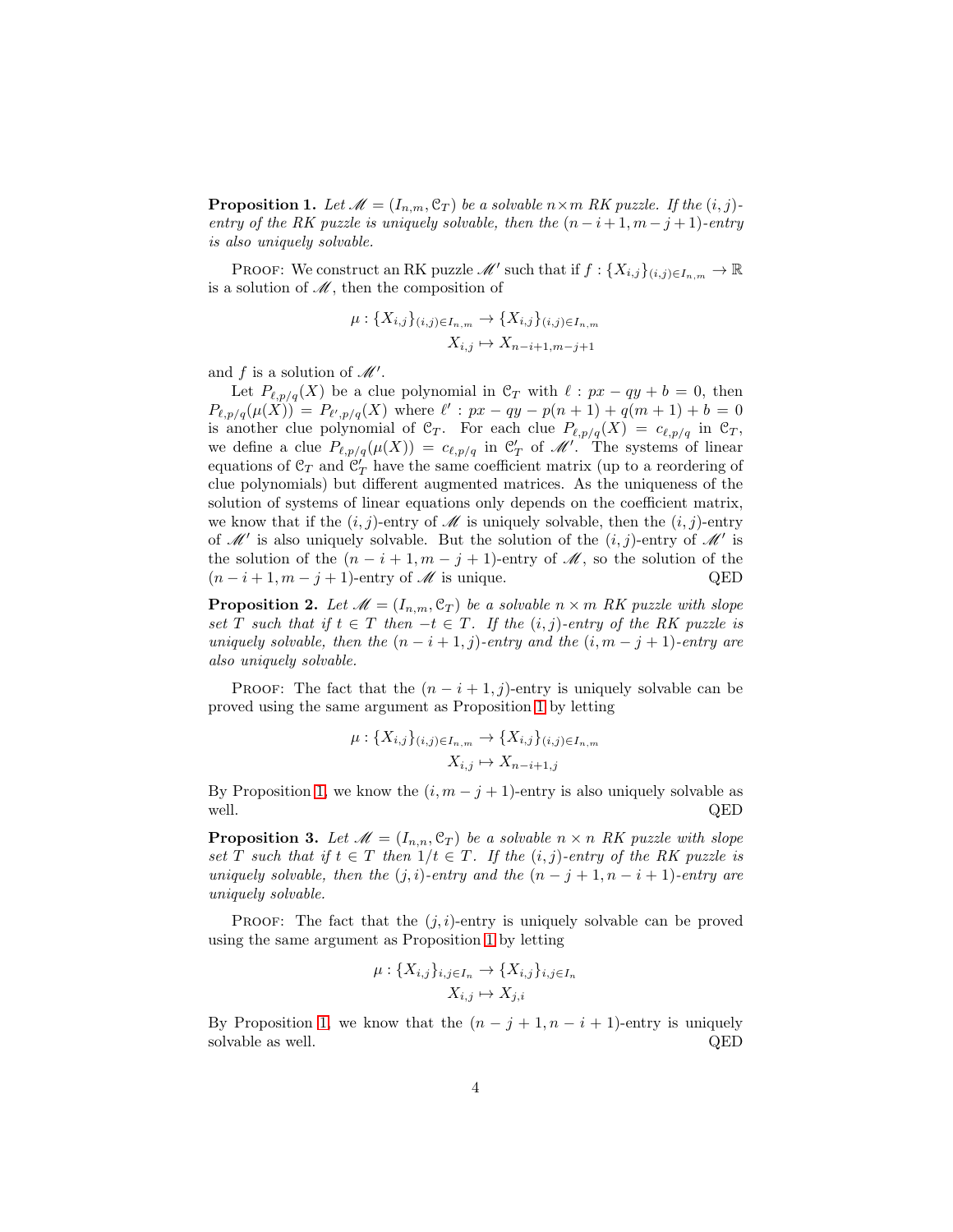### 3 Invariants

Let  $S := \mathbb{Z} \cup (1/\mathbb{Z}) \subset \mathbb{Q} \cup \{\infty\}$  where  $1/0 := \infty$ . We define the following order  $\prec$  on S:

$$
0\prec \infty \prec -1 \prec 1 \prec -\frac{1}{2} \prec -2 \prec \frac{1}{2} \prec 2 \prec -\frac{1}{3} \prec -3 \prec \frac{1}{3} \prec 3 \prec \cdots.
$$

For the next two sections, the set of slopes T, which defines the clue set  $\mathfrak{C}_T$ , will always be a subset of S (instead of  $\mathbb{Q} \cup {\infty}$ ) that contains all slopes from 0 to s (according to the order  $\prec$ ) for some  $s \in S$ . In this case, we denote  $\mathcal{C}_T$  by  $\mathfrak{C}_s$  for brevity. Let  $\mathrm{RK}_{n,m}^s$  be the family of all solvable RK puzzles of the type  $\mathscr{M} = (I_{n,m}, \mathcal{C}_s).$ 

<span id="page-4-0"></span>**Definition 2.** We define the following five invariants of RK puzzles in  $RK_{n,m}^s$ .

- *1. Let*  $k_{n,m}$  (resp.  $b_{n,m}$ ) be the smallest element in S (with respect to the *order* ≺*) such that every RK puzzle (resp. the border of every RK puzzle)*  $\inf RK_{n,m}^{k_{n,m}}$  (resp.  $RK_{n,m}^{b_{n,m}}$ ) has a unique solution.
- 2. Let  $r_{n,m}$  (resp.  $c_{n,m}$ ) be the smallest element in S (with respect to the *order*  $\prec$ *)* such that either the first or the last row (resp. column) of every *RK* puzzle in  $RK_{n,m}^{r_{n,m}}$  (resp.  $RK_{n,m}^{c_{n,m}}$ ) has a unique solution. Let  $s_{n,m}$  :=  $min\{r_{n,m}, c_{n,m}\}.$

<span id="page-4-1"></span>Remark 1. *By Proposition [1,](#page-3-0) we can change "either* . . . *or" in Definition [2](#page-4-0) (2) to "both* ... *and". Hence*  $b_{n,m} = max\{r_{n,m}, c_{n,m}\}.$ 

Proposition 4. *For every positive integers* n *and* m*, we have*

- *(1)*  $r_{n,m} \leq r_{n+1,m}$  *and*  $r_{n,m} \leq r_{n,m+1}$ .
- *(2)*  $c_{n,m} \leq c_{n+1,m}$  *and*  $c_{n,m} \leq c_{n,m+1}$ .
- *(3)*  $s_{n,m} \leq s_{n+1,m}$  and  $s_{n,m} \leq s_{n,m+1}$ .

PROOF: We first prove  $r_{n,m} \preceq r_{n+1,m}$  in (1). Let  $\mathscr{M} = (I_{n,m}, \mathcal{C}_{r_{n+1,m}})$  be in  $\mathrm{RK}_{n,m}^{r_{n+1,m}}$ . We want to show that either the top row or the bottom row of  $\mathcal M$ has a unique solution.

We construct an  $(n+1) \times m$  RK puzzle  $\mathcal{M}' = (I_{n+1,m}, \mathcal{C}'_{r_{n+1,m}})$ . The lattice  $I_{n+1,m}$  has an additional column on the right compared to  $I_{n,m}$ . Let P' be a clue polynomial with respect to  $I_{n+1,m}$  and let  $c'_{P'}$  be the number of variables of the type  $X_{n+1,i}$  in P'. By letting all the variables  $X_{n+1,i} = 0$  for all i in P', we get a clue polynomial P with respect to  $I_{n,m}$ . Let  $P = c_P$  be the corresponding clue in  $\mathcal{C}_{r_{n+1,m}}$ . The clue set  $\mathcal{C}'_{r_{n+1,m}}$  consists of clues of the type  $P' = c_P + c'_{P'}$ where P' varies among all clue polynomials with respect to  $I_{n+1,m}$ . A solution of  $M$  together with all 1's in the rightmost column gives a solution of  $M'$ . By definition of  $r_{n+1,m}$ , we know that either the top or the bottom row of  $\mathscr{M}'$  is uniquely solvable and hence the same is true for  $\mathscr{M}$ . Thus  $r_{n,m} \preceq r_{n+1,m}$ . In a similar way, we can prove that  $r_{n,m} \preceq r_{n,m+1}$  in (1) and the two inequalities in (2). (3) is direct consequence of (1) and (2) by definition. QED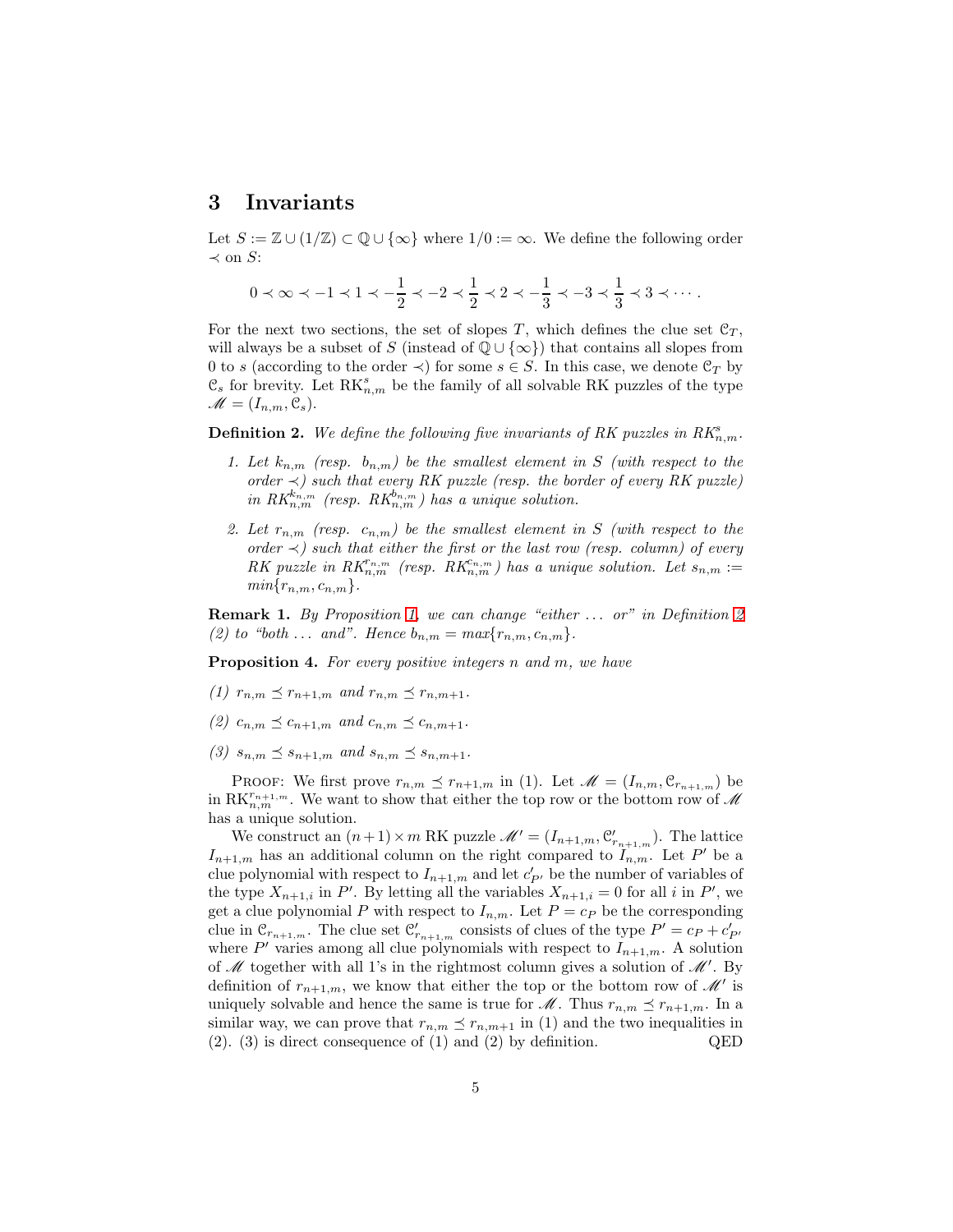**Theorem 2.** We have  $s_{n,m} = k_{n,m}$ .

PROOF: It is clear from the definition that  $s_{n,m} \preceq k_{n,m}$  so it remains to prove that  $k_{n,m} \preceq s_{n,m}$ .

Let  $\mathscr{M} = (I_{n,m}, \mathscr{C}_{s_{n,m}})$  be in  $\text{RK}_{n,m}^{s_{n,m}}$ . By definition of  $s_{n,m}$  and Remark [1,](#page-4-1) either the first and last rows of  $\mathcal M$  are uniquely solvable, or the first and last columns of  $\mathcal M$  are uniquely solvable. We discuss the two cases separately.

- 1. Suppose the first and last rows of  $\mathcal M$  is solvable. By plugging in the solutions of the first row and last row of  $\mathscr M$  into the clues in  $\mathcal{C}_{s_{n,m}}$ , we get a new clue set  $\mathcal{C}'_{s_{n,m}}$  for an  $n \times (m-2)$  RK puzzle  $\mathcal{M}' = (I_{n,m-2}, \mathcal{C}'_{s_{n,m}})$ .
- 2. Suppose the first and last columns of  $\mathcal M$  is solvable. In a similar way as (1), we get an  $(n-2) \times m$  RK puzzle  $\mathcal{M}'' = (I_{n-2,m}, \mathcal{C}_{s_{n,m}}'')$ .

As  $s_{n,m-2} \preceq s_{n,m}$  and  $s_{n-2,m} \preceq s_{n,m}$ , we know that  $\mathscr M$  is uniquely solvable by induction. QED

<span id="page-5-1"></span>**Corollary 1.** For every positive integers n and m, we have  $r_{n,m} = c_{n,m}$  $k_{n,m} = b_{n,m} = s_{n,m}.$ 

### 4 Proof of Main Theorem

In this section, we will only work with  $n \times n$  RK puzzles. To ease notation let  $\mathrm{RK}_n^s := \mathrm{RK}_{n,n}^s$  and  $k_n := k_{n,n}$ .

For any finite sequence  $\omega = (w_1, w_2, \dots, w_m)$  of integers and any integers  $1 \leq i \leq j \leq m$ , let  $\omega(i, j) := \sum_{k=i}^{j} w_k$ .

<span id="page-5-0"></span>**Lemma 1.** Let  $\mathcal{M} = (I_{n,n}, \mathcal{C}_T)$  be an  $n \times n$  RK puzzle. Let  $\omega = (w_1, w_2, \dots, w_m)$ *be a sequence of non-negative integers such that*  $\omega(1, m) \leq n$  *and all entries in*  $J_{\omega} = \bigcup_{i=1}^{m} I_{\omega(i,m),i}$  are uniquely solvable. For any  $1 \leq j \leq m+1$ , if there exists *a clue slope*  $-1/q \in T$  *such that* 

$$
tq \ge \omega(j, j+t-1) + 1, \text{ for } 1 \le t \le m-j+1
$$
 (\*)

*and*

$$
tq + 1 \le \omega(j - t, j - 1), \text{ for } 1 \le t \le j - 1,
$$
  $(**)$ 

*then the entry*  $(\omega(j,m) + 1, j)$  *is uniquely solvable.* 

PROOF: Let  $P_{\ell,-1/q}(X) = c$  be a clue such that  $(\omega(j,m) + 1, j) \in \ell \cap I_{n,n}$ . Other points on  $\ell \cap I_{n,n}$  are of the form  $(\omega(j,m) + 1 - hq, j + h)$  for some  $h \in \mathbb{Z}-\{0\}$ . If  $h > 0$ , then  $\omega(j, m)+1-hq = \omega(j, j+h-1)+1-hq+\omega(j+h, m)$  ≤  $\omega(j+h,m)$  by (\*). If  $h < 0$ , then  $\omega(j,m) + 1 - hq \leq \omega(j,m) + \omega(j+h, j-1) \leq$  $\omega(j + h, m)$  by (\*\*). Hence  $(\omega(j, m) + 1 - hq, j + h) \in J_\omega$  for  $h \in \mathbb{Z} - \{0\}.$ All points in  $\ell \cap I_{n,n}$  are in  $J_{\omega}$ . Therefore the entry  $(\omega(j,m) + 1, j)$  is uniquely solvable as well by using the clue  $P_{\ell,-1/q}(X) = c$ . QED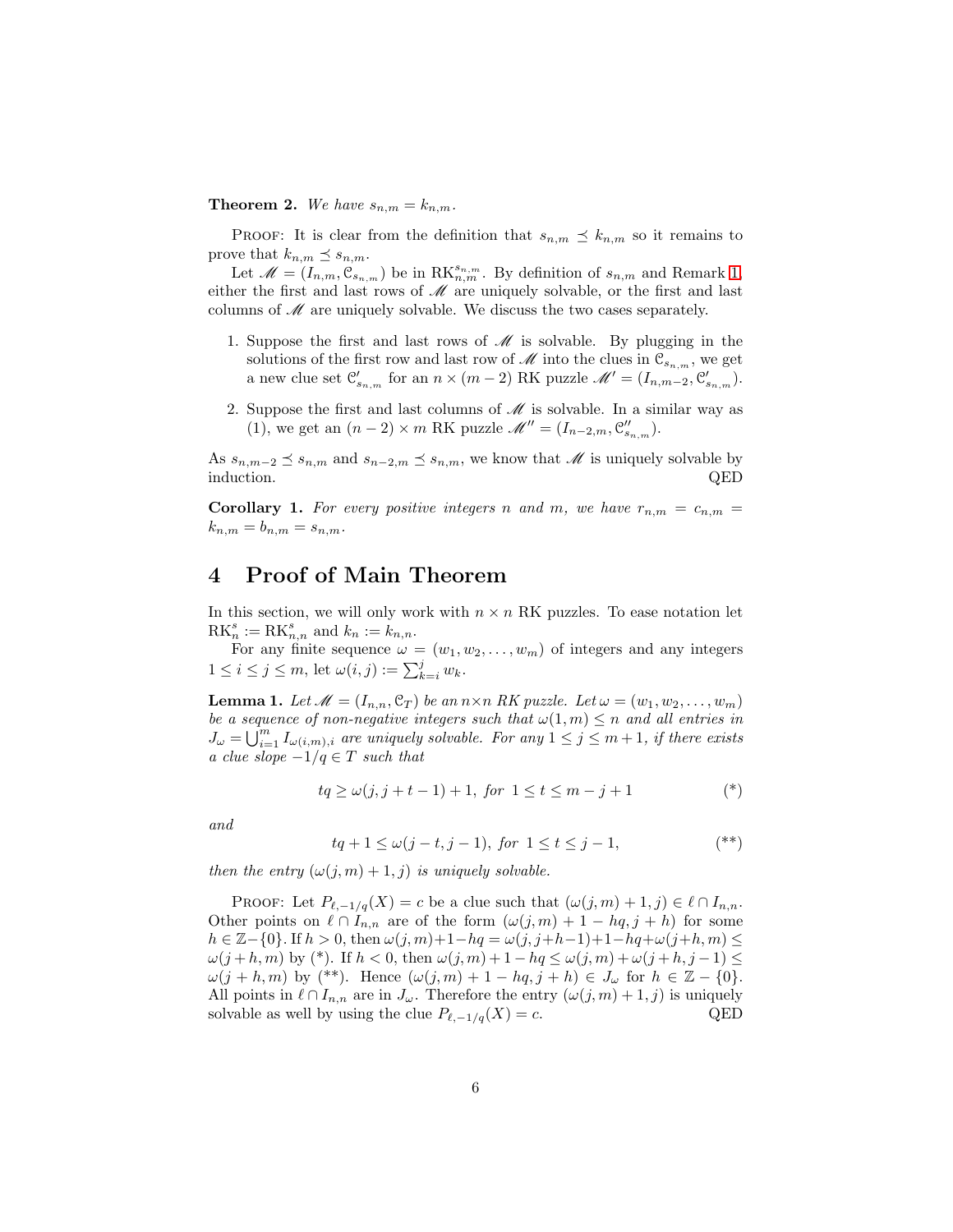<span id="page-6-0"></span>**Corollary 2.** Let  $\mathcal{M} = (I_{n,n}, \mathcal{C}_T)$  be an  $n \times n$  RK puzzle. Suppose that there *exists a sequence of non-negative integers*  $\omega = (w_1, w_2, \ldots, w_m)$  *with*  $\omega(1,m) \leq$ n *such that*

- *1. there exists a positive integer*  $m_0 \leq m$  *so that the sequence*  $(w_1, w_2, \ldots, w_{m_0})$ *is monotonic non-increasing and*  $\{w_{m_0+1}, \ldots, w_m\} \subset \{0, 1\}$ ;
- 2. all entries in  $J_{\omega} = \bigcup_{i=1}^{m} I_{\omega(i,m),i}$  are uniquely solvable.

*For any*  $1 \leq j \leq m_0 + 1$ , *if there exists a clue slope*  $-1/q \in T$  *such that*  $w_j + 1 \leq q \leq w_{j-1} - 1$ , then the entry  $(\omega(j,m) + 1, j)$  is uniquely solvable.

PROOF: This is an easy corollary of Lemma [1](#page-5-0) and the proof is left to the reader. QED

<span id="page-6-1"></span>**Lemma 2.** For any positive integer  $q \geq 2$ , let  $m(q) := q + (q - 1)(q + 2)/2$ . *For every solvable*  $n \times n$  *RK puzzle*  $M = (I_{n,n}, \mathcal{C}_{-q})$ *, all entries in the set*  $J_{\omega_q} := \bigcup_{i=1}^{m(q)} I_{\omega_q(i,m(q)),i}$  are uniquely solvable where  $\omega_q = (w_1^q, \ldots, w_n^q)$  $\binom{q}{m(q)}$  *is defined as follows:*

$$
w_i^q = \begin{cases} q + 1 - i & if \quad 1 \le i \le q, \\ 1 & if \quad i = q + (j - 1)(j + 2)/2 \\ 0 & otherwise. \end{cases} \quad \forall \ 2 \le j \le q,
$$

PROOF: When  $q = 2, \omega_2 = (2, 1, 0, 1)$ . It is easy to see that entries in  $J_{\omega_2}$ are uniquely solvable by using clue slopes  $-1$ ,  $-1/2$  and  $-2$ .

Suppose that all entries in  $J_{\omega_{q-1}}$  are uniquely solvable. For any  $1 \leq t \leq q$ and  $1 \le s \le q+1-t$ , we define  $\omega_{q-1}^{(t,s)} = (w_1^{(t,s)}, \ldots, w_{m(q-1)}^{(t,s)})$  where

$$
w_i^{(t,s)} = \begin{cases} q - i & \text{if } 1 \le i \le q + 1 - t \text{ and } i \ne s, \\ q + 1 - i & \text{if } q + 1 - t < i < q + 1, \text{ or } i = s, \\ 1 & \text{if } i = (q - 1) + (j - 1)(j + 2)/2 \quad \forall \ 2 \le j \le q - 1, \\ 0 & \text{otherwise.} \end{cases}
$$

We put the lexicographic order on  $\{\omega_{q-1}^{(t,s)} \mid 1 \le t \le q, 1 \le s \le q+1-t\}$  and prove that  $J_{\omega_{q-1}^{(t,s)}}$  is uniquely solvable by induction. We know that  $J_{\omega_{q-1}^{(1,1)}}$  is solvable by the fact that  $J_{\omega_{q-1}}$  is solvable and Corollary [2](#page-6-0) because  $w_1^{q-1} + 1 = q-1+1 \leq q$ . Suppose that entries in  $J_{\omega_{q-1}^{(t,s)}}$  are uniquely solvable, there are two possibilities:

- 1. If  $s < q+1-t$ , then we want to show that  $J_{\omega_{q-1}^{(t,s+1)}}$  is uniquely solvable. As  $w_{s+1}^{(t,s)} + 1 \leq q - s \leq w_s^{(t,s)} - 1$ , the entry  $(\omega_{q-1}^{(t,s)}(s+1, m(q-1)) + 1, s+1)$ is uniquely solvable by Corollary [2.](#page-6-0) Thus  $J_{\omega_{q-1}^{(t,s+1)}}$  is uniquely solvable.
- 2. If  $s = q + 1 t$ , then we want to show that  $J_{\omega_{q-1}^{(t+1,1)}}$  is uniquely solvable.  $q-1$ As  $w_1^{(t,q+1-t)} + 1 \leq q$ , the entry  $(\omega_{q-1}^{(t,q+1-t)}(1,m(q-1)) + 1, 1)$  is uniquely solvable by Corollary [2.](#page-6-0) Thus  $J_{\omega_{q-1}^{(t+1,1)}}$  is uniquely solvable.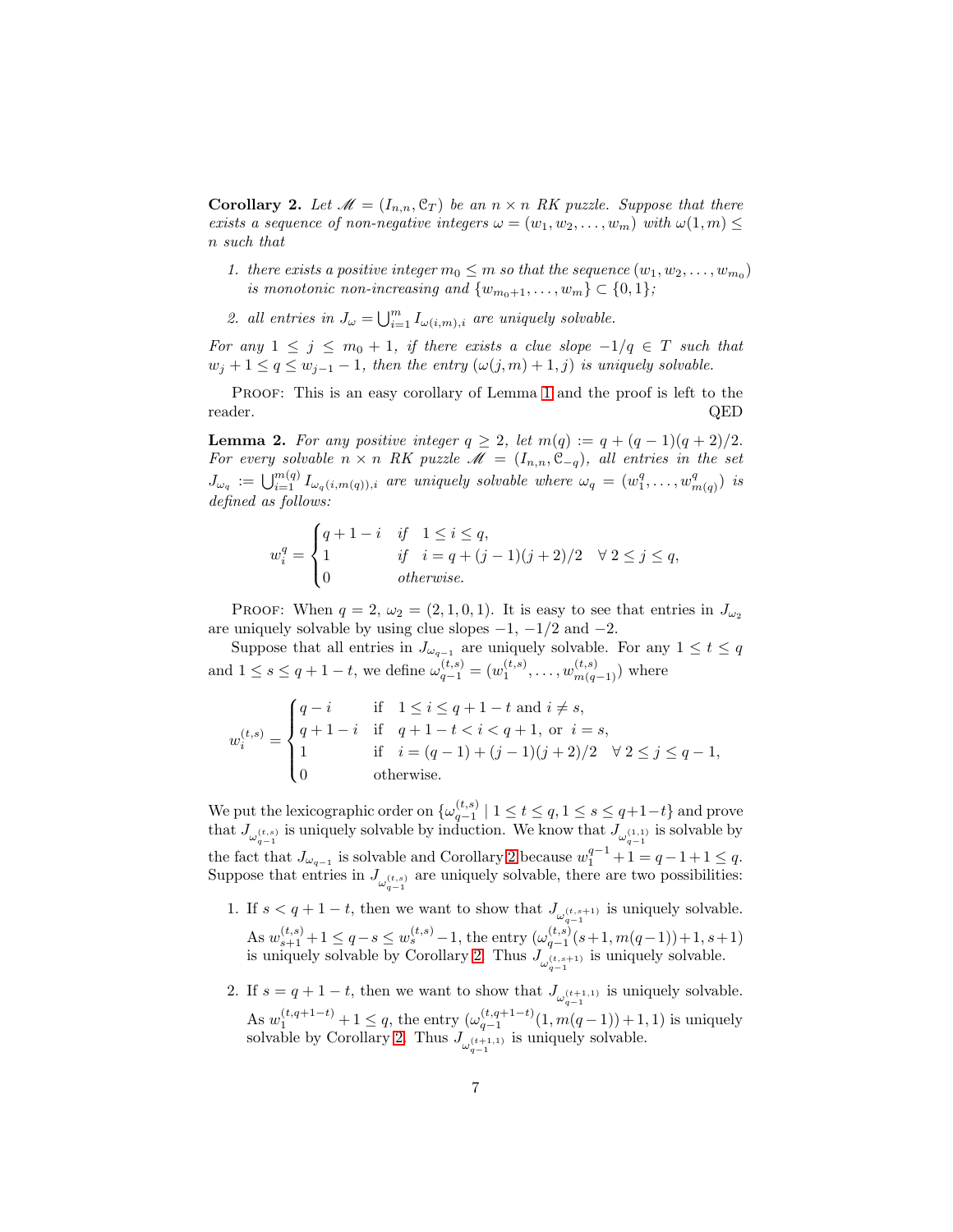Apply Proposition [3](#page-3-1) to  $J_{\omega_{q-1}^{(q,1)}}$ , we get that entries in  $J_{\omega_{q-1}^{(q+1,1)}}$  are uniquely solvable where  $\omega_{q-1}^{(q+1,1)} = (w_1^{(q+1,1)}, \ldots, w_{(q-1)+(q-1)(q+2)/2}^{(q+1,1)})$  is defined by:

$$
w_i^{(q+1,1)} = \begin{cases} q+1-i & \text{if } 1 \le i \le q-1, \\ 1 & \text{if } i = (q-1)+(j-1)(j+2)/2 \\ 0 & \text{otherwise.} \end{cases} \forall 2 \le j \le q,
$$

For  $1 \leq s \leq q$ , define  $\omega_{q-1}^{(q+2,s)} = (w_1^{(q+2,s)}, \ldots, w_{(q-1)+(q-1)(q+2)/2}^{(q+2,s)})$  where

$$
w_i^{(q+2,s)} = \begin{cases} q+1-i & \text{if} \quad 1 \leq i \leq q \text{, and } i \neq q-s \\ q-i & \text{if} \quad i=q-s, \\ 1 & \text{if} \quad i=(q-1)+(j-1)(j+2)/2 \quad \forall \, 2 \leq j \leq q, \\ 0 & \text{otherwise}. \end{cases}
$$

By induction on s and Corollary [2](#page-6-0) using clue slope  $-1/s$ , we get that entries in  $J_{\omega_{q-1}^{(q+2,s)}}$  are uniquely solvable. Apply Proposition [3](#page-3-1) to  $J_{\omega_{q-1}^{(q+2,q)}}$ , we get that entries in  $J_{\omega_q}$  are uniquely solvable. QED

<span id="page-7-0"></span>**Theorem 3.** Let  $n \geq 1$  and  $q \geq 2$  be positive integers.

- *(1)* Every RK puzzle in  $RK_n^{-\frac{1}{q}}$  has a unique solution if  $n \leq q^2 + 2q 3$ , or *equivalently,*  $k_{q^2+2q-3} \preceq -\frac{1}{q}$ .
- (2) Every RK puzzle in  $RK_n^{-q}$  has a unique solution if  $n \leq q^2 + 2q 2$ , or  $equivalently, k_{q^2+2q-2} \leq -q.$
- (3) Every RK puzzle in  $RK_n^{\frac{1}{q}}$  has a unique solution if  $n \leq q^2 + 3q 2$ , or *equivalently,*  $k_{q^2+3q-2} \preceq \frac{1}{q}$ .
- (4) Every RK puzzle in  $RK_n^q$  has a unique solution if  $n \leq q^2 + 3q 1$  or  $equivalently, k_{q^2+3q-1} \preceq q.$

PROOF: We first prove (4). Given a solvable  $(q^2+3q-1)\times(q^2+3q-1)$  RK puzzle  $\mathcal M$  of clue set  $\mathcal C_q$ . Let  $\omega_q$  be the sequence defined in Lemma [2,](#page-6-1) we know that  $J_{\omega_q}$  is solvable. Hence the first  $q + \frac{(q-1)(q+2)}{2}$  $\frac{2(1-q)}{2}$  entries on the first row of M are uniquely solvable. By Proposition [2](#page-3-2) and the clue that gives the sum of the first row, we know that all the  $2(q+\frac{(q-1)(q)}{2})$  $\frac{1}{2}(q) + 1 = q^2 + 3q - 1$  entries on the first row of M are uniquely solvable. By Corollary [1,](#page-5-1) we know that  $k_{q^2+3q-1} \preceq q$ .

The proof of (2) is similar to the proof of (4) except that we can only use Proposition [2](#page-3-2) for  $J_{\omega_{q-1}}$  and not for  $J_{\omega_q}$  because we do not have clue slopes  $1/q$ and  $q$  available. Hence the number of uniquely solvable entries on the first row is equal to

$$
\frac{q^2+3q-2}{2} + \frac{(q-1)^2+3(q-1)-2}{2} + 1 = q^2 + 2q - 2.
$$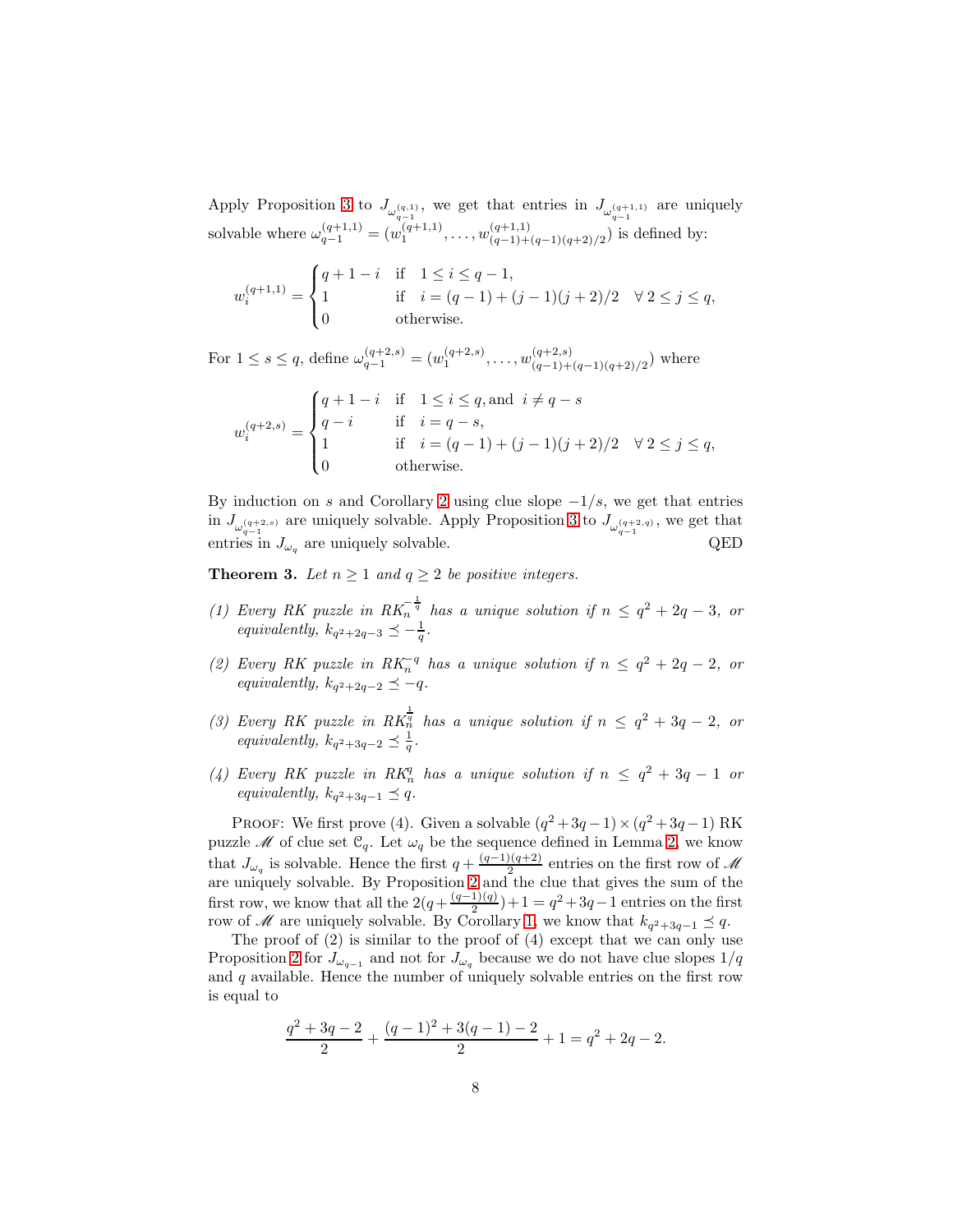By Corollary [1,](#page-5-1) we know that  $k_{q^2+2q-2} \preceq -q$ .

Now we prove (1). Since the clue slopes are available up to  $-1/q$ , in the proof of Lemma [2,](#page-6-1) we cannot apply Proposition [3](#page-3-1) to show that the entries in  $J_{\omega_{q-1}^{(t,s)}}$ for  $t \geq q+1$  are uniquely solvable. The number of entries that are uniquely solvable on the first row of the bottom left corner is equal to the number of entries in the first row of  $J_{\omega_{q-1}^{(q,1)}},$  which is  $q-2+q(q+1)/2$ . We can apply Proposition [2](#page-3-2) to  $J_{\omega_{q-1}}$  and the clue that gives the sum of the first row, we get that the number of uniquely solvable entries on the first row is equal to

$$
q - 2 + \frac{q(q+1)}{2} + \frac{(q-1)^2 + 3(q-1) - 2}{2} + 1 = q^2 + 2q - 3.
$$

By Corollary [1,](#page-5-1) we know that  $k_{q^2+2q-3} \preceq -1/q$ .

The proof of (3) is similar to the proof of (1). The total number of uniquely solvable entries on the first row is equal to

$$
\frac{q^2+3q-2}{2}+q-2+\frac{q(q+1)}{2}+1=q^3+3q-2.
$$

By Corollary [1,](#page-5-1) we know that  $k_{q^2+3q-2} \preceq 1/q$ . QED

## 5 Optimality and Questions

We do not know whether the upper bound provided in Theorem [3](#page-7-0) is optimal or not but some computations (see the following table for the case of  $n \leq 20$ ) have suggested that it is the case.

| $\boldsymbol{n}$ | Slopes needed                            | $\boldsymbol{n}$ | Slopes needed                                                            |
|------------------|------------------------------------------|------------------|--------------------------------------------------------------------------|
| $\mathbf{1}$     | $\Omega$                                 | 11               | $0, \infty, \pm 1, \pm 1/2, \pm 2, -1/3$                                 |
| 2                | $0, \infty, -1$                          | 12               | $0, \infty, \pm 1, \pm 1/2, \pm 2, -1/3$                                 |
| 3                | $0, \infty, \pm 1$                       | 13               | $0, \infty, \pm 1, \pm 1/2, \pm 2, -1/3, -3$                             |
| $\overline{4}$   | $0, \infty, \pm 1, -1/2$                 | 14               | $0, \infty, \pm 1, \pm 1/2, \pm 2, \pm 1/3, -3$                          |
| $5^{\circ}$      | $0, \infty, \pm 1, -1/2$                 | 15               | $0, \infty, \pm 1, \pm 1/2, \pm 2, \pm 1/3, -3$                          |
| 6                | $0, \infty, \pm 1, -1/2, -2$             | 16               | $0, \infty, \pm 1, \pm 1/2, \pm 2, \pm 1/3, -3$                          |
| 7                | $0, \infty, \pm 1, \pm 1/2, -2$          | 17               | $0, \infty, \pm 1, \pm 1/2, \pm 2, \pm 1/3, \pm 3$                       |
| 8                | $0, \infty, \pm 1, \pm 1/2, -2$          | 18               | $0, \infty, \pm 1, \pm 1/2, \pm 2, \pm 1/3, \pm 3, -1/4$                 |
| 9                | $0, \infty, \pm 1, \pm 1/2, \pm 2$       | 19               | $0, \infty, \pm 1, \pm 1/2, \pm 2, \pm 1/3, \pm 3, -1/4$                 |
| 10               | $0, \infty, \pm 1, \pm 1/2, \pm 2, -1/3$ | 20               | $\mid 0, \infty, \pm 1, \pm 1/2, \pm 2, \pm 1/3, \overline{\pm 3, -1/4}$ |

Further generalization can be studied if we allow clues defined by slopes of any rational numbers (instead of just coming from S). Also what are the optimal upper bound for the clue slopes for non-square RK puzzles?